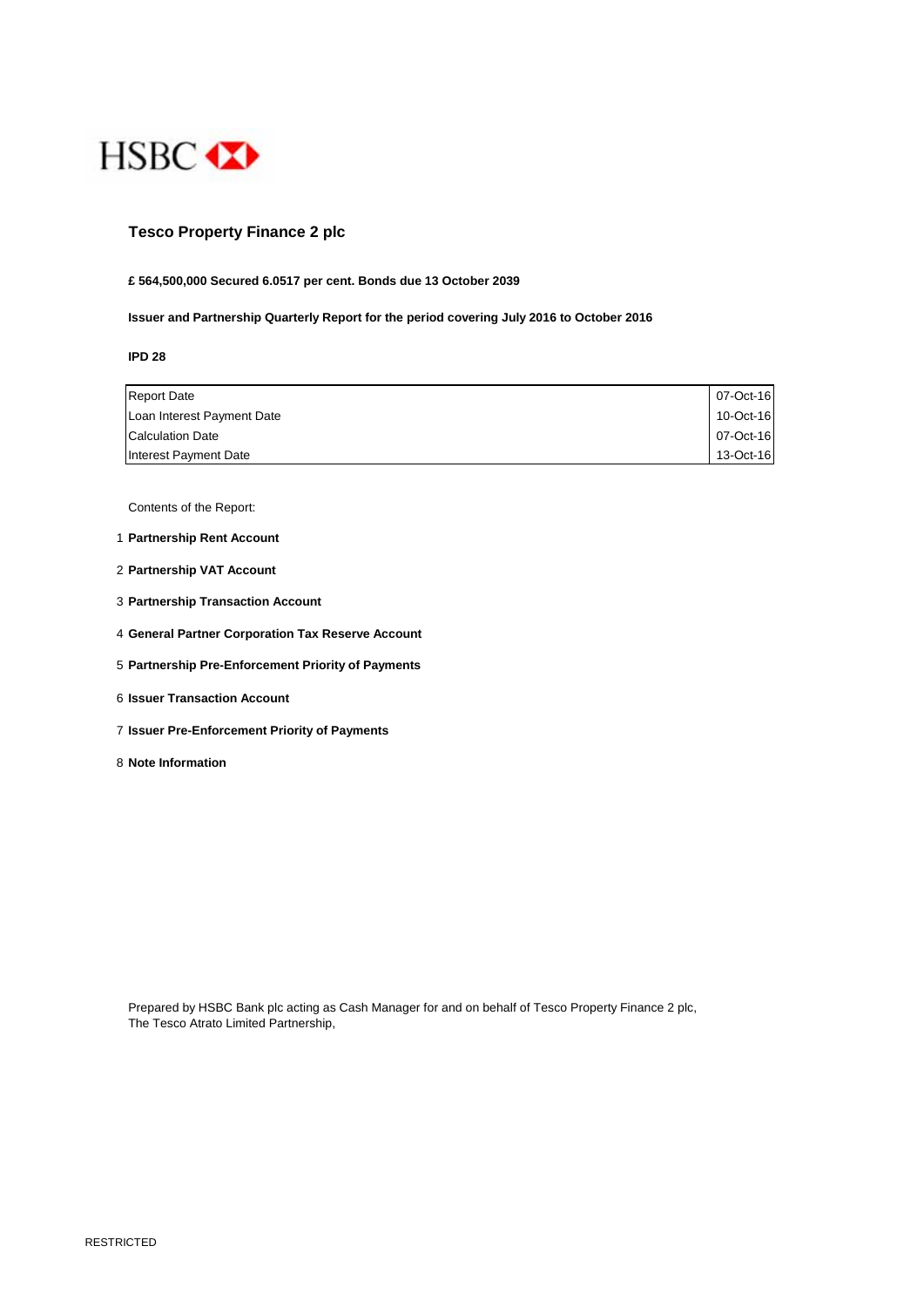# **1. Partnership Rent Account**

|             | Opening Balance                    | 5,000.14 Cr     |       |
|-------------|------------------------------------|-----------------|-------|
| <b>DATE</b> | <b>ENTRY DETAILS</b>               | AMOUNT (£)      | CR/DR |
| 27-Sep-16   | Rent                               | 9,093,970.75 Cr |       |
| 10-Oct-16   | To Partnership Transaction Account | 9,093,970.75 Dr |       |
|             | <b>Closing Balance</b>             | 5,000.14 Cr     |       |

### **2. Partnership VAT Account**

|                        | <b>Opening Balance</b>                   | 1,903,005.78 Cr                    |       |
|------------------------|------------------------------------------|------------------------------------|-------|
| <b>DATE</b>            | <b>ENTRY DETAILS</b>                     | AMOUNT (£)                         | CR/DR |
| 25-Jul-16<br>27-Sep-16 | <b>VAT Payment</b><br><b>VAT Funding</b> | 1,763,945.11 Dr<br>1,819,759.65 Cr |       |
|                        | <b>Closing Balance</b>                   | 1,958,820.32 Cr                    |       |

## **3. Partnership Transaction Account**

|                                                                                                                                             | Opening Balance                                                                                                                                                                                                                                                                  | 292,799.64 Cr                                                                                                                                                    |       |
|---------------------------------------------------------------------------------------------------------------------------------------------|----------------------------------------------------------------------------------------------------------------------------------------------------------------------------------------------------------------------------------------------------------------------------------|------------------------------------------------------------------------------------------------------------------------------------------------------------------|-------|
| <b>DATE</b>                                                                                                                                 | <b>ENTRY DETAILS</b>                                                                                                                                                                                                                                                             | AMOUNT (£)                                                                                                                                                       | CR/DR |
| 07-Jul-16<br>07-Jul-16<br>07-Jul-16<br>10-Oct-16<br>10-Oct-16<br>10-Oct-16<br>10-Oct-16<br>10-Oct-16<br>10-Oct-16<br>10-Oct-16<br>10-Oct-16 | <b>Credit Interest</b><br><b>Credit Interest</b><br><b>Credit Interest</b><br><b>Transfer from Rent</b><br>Transfer from Partnership VAT Account<br><b>Trustee Fee</b><br>Ongoing Fee<br><b>Expenses</b><br>Partnership Swap payment<br>Partnership Debt<br>Property Advisor Fee | 31.59 Cr<br>146.49 Cr<br>148.09 Cr<br>9,093,970.75 Cr<br>٠<br>1,500.00 Dr<br>45,749.42 Dr<br>29,938.81 Dr<br>1,321,545.38 Cr<br>10,258,558.17 Dr<br>80,095.90 Dr | l Cr  |
|                                                                                                                                             | <b>Closing Balance</b>                                                                                                                                                                                                                                                           | 292,799.64 Cr                                                                                                                                                    |       |

#### **4. General Partner Corporation Tax Reserve Account**

| 0.00 Cr             |
|---------------------|
| CR/DR<br>AMOUNT (£) |
|                     |
|                     |
|                     |
| 0.00 Cr             |
|                     |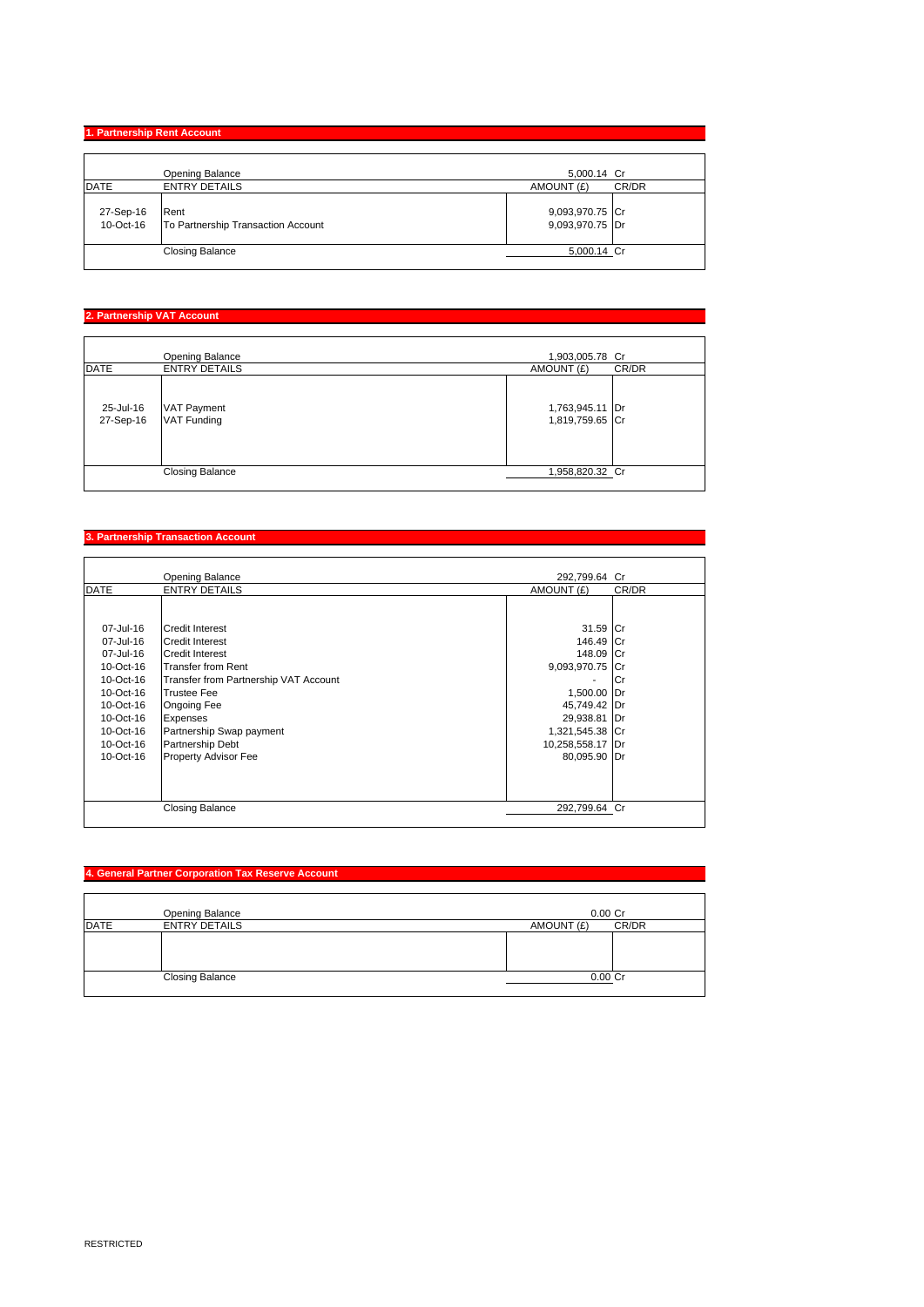|           | 5. Partnership Pre-Enforcement Priority of Payments                           |                          |                       |
|-----------|-------------------------------------------------------------------------------|--------------------------|-----------------------|
|           |                                                                               | <b>Funds Paid Out of</b> | <b>Funds Received</b> |
| Date      |                                                                               | account(E)               | into account (£)      |
| 10-Oct-16 |                                                                               |                          |                       |
|           | <b>Partnership Available Funds</b>                                            |                          |                       |
|           |                                                                               |                          |                       |
|           | a Rental Income                                                               |                          | 9,093,970.75          |
|           | b Funds from Issuer under Partnership Swaps                                   |                          | 10,258,582.98         |
|           | c From Partnership VAT Account                                                |                          |                       |
|           | d From Partnership Disposal Proceeds Account                                  |                          |                       |
|           | e From Partnership Insurance Proceeds Account                                 |                          |                       |
|           | Interest received by the Partnership Accounts and Rent Account                |                          | 326.17                |
|           | g Eligible Investment Earnings by Partnership                                 |                          |                       |
|           | h Advance under Committed Subordinated Loan Agreement                         |                          |                       |
|           | Net proceeds of a CPO Disposal or a Mortgage Property                         |                          |                       |
|           | Net proceeds of a disposal of a Mortgage Property                             |                          |                       |
|           | k Any other sums standing to the credit of the Partnership Transaction Ac     |                          |                       |
|           | Partnership Pre-Enforcement Priority of Payments                              |                          |                       |
|           |                                                                               |                          |                       |
|           | a Partnership Security Trustee Fees                                           | 1,500.00                 |                       |
|           | b Issuer Security Trustee Fee, Bond Trustee, operating expenses of the Issuer |                          |                       |
|           | (Ongoing Partnership Facility Fee)                                            | 32,700.00                |                       |
|           | c Partnership Operating Expenses excluding GP UK Tax                          | 25,574.00                |                       |
|           | d Partnership Operator Fee                                                    | 839.21                   |                       |
|           | d Property Advisor Fee (Annual 25 K Jan)                                      | ÷.                       |                       |
|           | d Nominees Corporate Services Provider Fee                                    |                          |                       |
|           | d Nominees Holdco Corporate Services Provider Fee                             | 3.525.60                 |                       |
|           | d Nominees Side Letter payments                                               |                          |                       |
|           | d Nominees Holdco Side Letter payments                                        |                          |                       |
|           | d Account Bank Fee                                                            |                          |                       |
|           | d Cash Manager Fee                                                            |                          |                       |
|           | d Issuer Account Bank, PPA CM, CSP Fee (Ongoing Partnership Facility Fee)     | 12,299.42                |                       |
|           | d Headlease payment                                                           |                          |                       |
|           | e Partnership Expenses Ledger payment                                         |                          |                       |
|           | Partnership Debt Interest                                                     | 7,719,910.17             |                       |
|           | Partnership Swap payment                                                      | 8,937,037.60             |                       |
|           | g Partnership Debt Principal                                                  | 2,538,648.00             |                       |
|           | Issuer Partnership Swap Termination Amount (Ongoing Partnership Facility      |                          |                       |
|           | h Fee)                                                                        | 750.00                   |                       |
|           | Partnership Swap Termination Amount                                           |                          |                       |
|           | Property Pool Manager Fee                                                     | 80,095.90                |                       |
|           | k Partnership Expenses Ledger payment                                         |                          |                       |
|           | Alteration Adjustment Rent                                                    |                          |                       |
|           | m Committed Subordinated Loan payment                                         |                          |                       |
|           | n Partnership Distribution Account                                            |                          |                       |
|           | <b>Totals</b>                                                                 | 19,352,879.90            | 19,352,879.90         |
|           |                                                                               |                          |                       |

| <b>Expense Reserve Ledger - Max GBP 500,000.00</b> |                        |                     |
|----------------------------------------------------|------------------------|---------------------|
|                                                    | <b>Opening Balance</b> | 292.799.64 Cr       |
| <b>DATE</b>                                        | <b>ENTRY DETAILS</b>   | CR/DR<br>AMOUNT (£) |
|                                                    |                        |                     |
|                                                    | <b>Closing Balance</b> | 292,799.64 Cr       |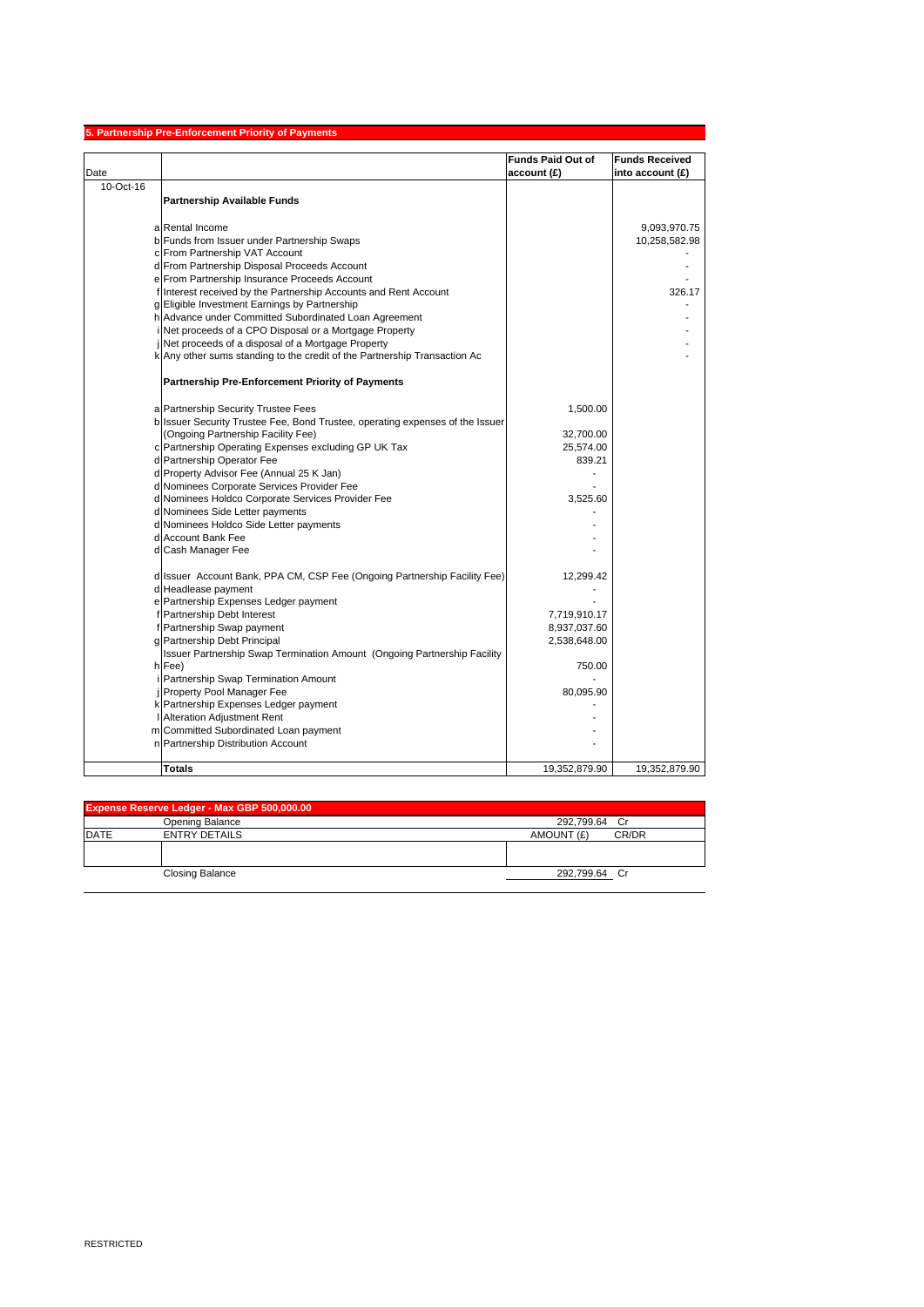#### **6. Issuer Transaction Account**

|             | <b>Opening Balance</b>                               | 78.515.65 Cr     |       |
|-------------|------------------------------------------------------|------------------|-------|
| <b>DATE</b> | <b>ENTRY DETAILS</b>                                 | AMOUNT (£)       | CR/DR |
|             |                                                      |                  |       |
| 01-Aug-16   | Credit interest                                      | 94.35 Cr         |       |
| 01-Sep-16   | Credit interest                                      | 0.97 Cr          |       |
| 01-Oct-16   | Credit interest                                      | ۰.               | Cr    |
| 13-Oct-16   | <b>Swaps Receipts</b>                                | 1,321,545.38 Cr  |       |
| 13-Oct-16   | <b>Partnership Debt</b>                              | 10,258,558.17 Cr |       |
| $13-Ort-16$ | Swap Pays                                            | 1,321,545.38 Dr  |       |
| 13-Oct-16   | <b>Ongoing Fee</b>                                   | 44.999.42 Cr     |       |
| 13-Oct-16   | <b>HSBC</b> Fee                                      | 7,700.00 Dr      |       |
| $13-Ort-16$ | <b>Issuer Operating Expenses</b>                     | 30.000.00 Dr     |       |
| 13-Oct-16   | Issuer Profit (paid as part of Ongoing Fee)          | 750.00 Cr        |       |
| 13-Oct-16   | <b>Notes</b>                                         | 10,258,558.17 Dr |       |
| $13-Oct-16$ | Issuer/Issuer Holdco Corporate Services Provider Fee | 7.299.42 Dr      |       |
|             | Closing Balance                                      | 79.360.97 Cr     |       |

### **7. Issuer Pre-Enforcement Priority of Payments**

| Date |                                                                              | <b>Funds Paid Out of</b><br>account(f) | <b>Funds Received</b><br>into account $(f)$ |
|------|------------------------------------------------------------------------------|----------------------------------------|---------------------------------------------|
|      | 13-Oct-16                                                                    |                                        |                                             |
|      | <b>Issuer Available Funds</b>                                                |                                        |                                             |
|      | a Funds due to Issuer under Partnership Swap Agreement                       |                                        | 8,937,037.60                                |
|      | b Amounts due to Issuer in respect of Partnership Loan                       |                                        | 10,304,307.59                               |
|      | c Any amount due to Issuer under Issuer Swap Agreement                       |                                        | 10,258,582.98                               |
|      | d Ineterest Received by Issuer on Transaction Account                        |                                        | 95.32                                       |
|      | e Eigible Investment Earnings                                                |                                        |                                             |
|      | <b>Issuer Pre-Enforcement Priority of Payments</b>                           |                                        |                                             |
|      | a Bond Trustee Fee                                                           | 1,200.00                               |                                             |
|      | a Issuer Security Trustee Fee                                                | 1,500.00                               |                                             |
|      | <b>b</b> Issuer Operating Expenses                                           | 30,000.00                              |                                             |
|      | c Issuer/Issuer Holdco Corporate Services Provider Fee                       | 7,299.42                               |                                             |
|      | c Paying Agent Fee                                                           | 500.00                                 |                                             |
|      | clAccount Bank Fee                                                           | 750.00                                 |                                             |
|      | c Cash Manager Fee                                                           | 3,750.00                               |                                             |
|      | d Bond Interest                                                              | 7,719,910.17                           |                                             |
|      | d Bond Principal                                                             | 2,538,648.00                           |                                             |
|      | d Issuer Swap Provider                                                       | 8,937,037.60                           |                                             |
|      | d Partnership Swap payment                                                   | 10,258,582.98                          |                                             |
|      | ellssuer Profit                                                              | 750.00                                 |                                             |
|      | f Swap Subordinated Amounts                                                  |                                        |                                             |
|      | g Issuer Partnership Swap Termination Amount<br>hilssuer Transaction Account |                                        |                                             |
|      |                                                                              | 95.32                                  |                                             |
|      | Totals                                                                       | 29,500,023.49                          | 29,500,023.49                               |